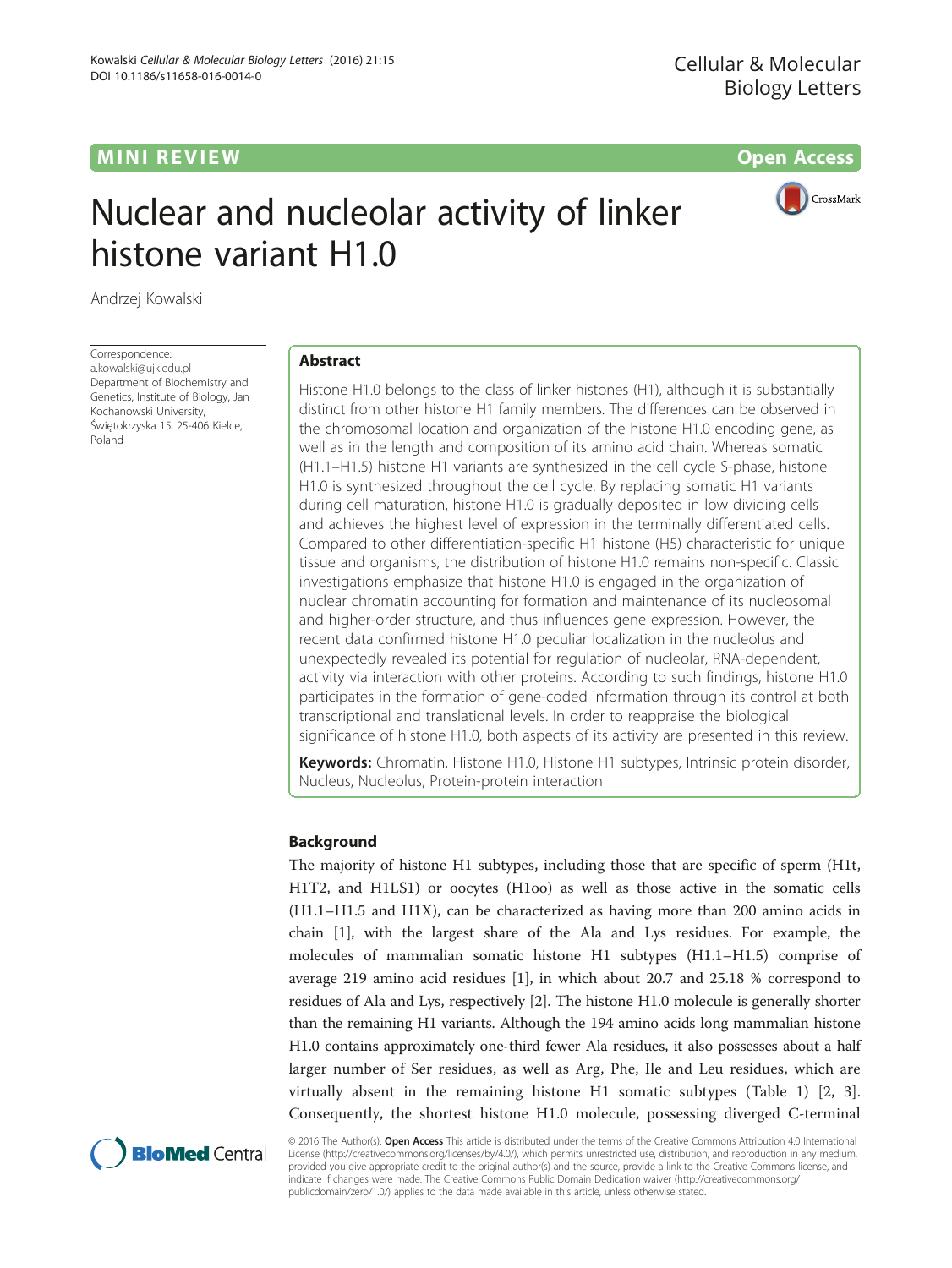domain with a high proportion of basic amino acid residues, exhibits different chromatin binding properties compared to most other histone H1 variants [[4](#page-10-0)]. Also, the histone H1.0 discontinuous subdomains were found to affect both DNA binding and chromatin folding [\[5](#page-10-0)]. While genes encoding human somatic H1 histones are usually clustered on the short arm of chromosome 6, and their non-polyadenylated mRNAs contains hairpin loop terminal element, the histone H1.0 encoding gene is separately located on the long arm of chromosome 22, and its polyadenylated mRNA comprises an extended 3′ noncoding segment [\[6](#page-10-0)]. Since synthesis of ubiquitous H1 histones is coupled to the S-phase, they are often termed replication-dependent histone H1 variants [\[1](#page-10-0)]. In contrast to the H1 histones, which are active during embryonal stages, and to those which appear consecutively in somatic cells, histone H1.0 is accumulated along with cell maturation and achieves maximal expression in the non-proliferating cells [[7\]](#page-10-0). Therefore, histone H1.0 is known as differentiation-specific histone H1 variant, which may be found in many vertebrates, mainly in mammals [\[8](#page-10-0), [9](#page-10-0)] and amphibians [[10](#page-10-0)], but also in fish [[11](#page-10-0)] and reptiles [\[12](#page-10-0)].

The importance of histone H1.0 in determining the activity of nuclear chromatin has been confirmed at both nucleosomal [\[13](#page-10-0)] and higher order organization level [\[5](#page-10-0)]. In contrast to other H1 histones, H1t [[14\]](#page-10-0) and H1c [\[15](#page-10-0)], histone H1.0 strongly inhibits DNA replication [\[14\]](#page-10-0) and reduces the RNA transcript levels [[15](#page-10-0)]. Histone H1.0 functions are attributable to its globular domain [[16\]](#page-10-0), as well as to the flanking domains [[13\]](#page-10-0). One of them, the C-terminal domain, is intrinsically disordered [\[2](#page-10-0), [3\]](#page-10-0) and, therefore, capable of multiple interactions [[17](#page-10-0)] with DNA and partnering proteins. The flexible C-terminal domain binding to DNA and/or partnering proteins is coupled to its structural change repeatedly affected by post-translational modifications. The histone H1.0 C-terminal domain is modified mainly by phosphorylation. In dependence on the amount of modified amino acid residues, phosphorylation contributes to the formation of condensed and/or relaxed chromatin conformation [[18\]](#page-10-0). Even though the previous findings confirmed both a high concentration of histone H1.0 in the dense chromatin areas surrounding the nucleoli [[19](#page-10-0)] and its localization in perinucleolar regions [\[20](#page-10-0)], the possible nucleolar activity of histone H1.0 remained unexplained. However, the latest experiments revealed a peculiar set of histone H1.0 interactome, in which over a hundred candidate H1.0-binding proteins engaged in the RNA metabolism were identified in the nucleolus [\[21](#page-10-0)]. The presence of histone H1.0 in nucleolar chromatin was also confirmed by its enriched deposition at the NADs and at the NORs [\[22](#page-10-0)]. In accordance with the above evidence, the histone H1.0 is responsible for both protein-DNA and protein-protein interactions in nucleus and nucleolus, respectively. Thus, this peculiar histone H1 subtype might be perceived as one of the main chromatin modulators affecting transcriptional and translational regulation of gene expression.

# Histone H1 class

Histone H1, a key protein engaged in the organization and stabilization of chromatin structure [[1, 23\]](#page-10-0), is composed of several variants (subtypes) existing in a different number in various organisms. Usually, the histone H1 set ranges from four to seven subtypes in animals and plants, reaching a maximum of eleven proteins in mammals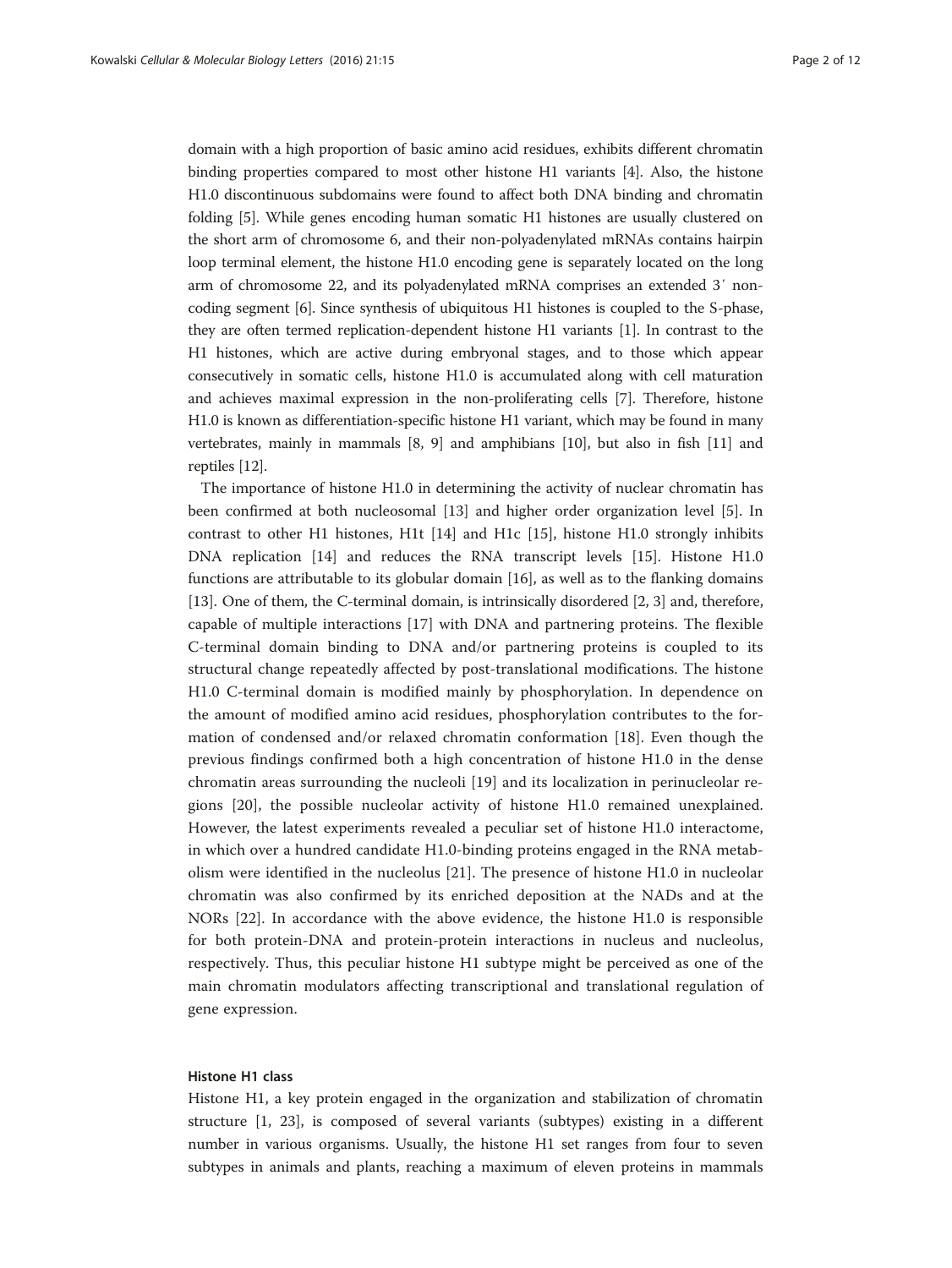[[24\]](#page-10-0). The mammalian histone H1 subtypes are categorized according to its expression in the somatic  $(H1.1-H1.5$  and  $H1x)$  and germ  $(H1t, H1T2, H1oo)$  cells, of which subtypes H1.1–H1.5 and H1t are synthetized in the replication-dependent mode while synthesis of the subtype H1.0, H1x, H1T2 and H1oo is not linked to the replication [[1, 25](#page-10-0)]. The histone H1 variants play a common role in the nucleosome orientation and in the creation of compacted, transcriptionally inert, higher order chromatin structure. Individually, H1 subtypes affect local chromatin organization and function, contributing to the gene activation or repression [[24\]](#page-10-0). Therefore, both redundancy and specificity is attributable to the histone H1 functioning [\[25](#page-10-0)].

A redundant effect was shown due to the compensation of eliminated H1.0 subtype by the remaining set of H1 variants (H1c, H1d and H1e) in the H1.0-knock out mice strains [\[26\]](#page-10-0). The compensation also occurs in the doubly H1-deficient mice strains, simultaneously deprived of the subtypes H1.0/H1.c, H1.0/H1.d and H1.0/H1e [[27](#page-10-0)]. Whereas no phenotypic abnormality of mutated animals was observed, the compensation corresponding to the up-regulation of histone H1 variants is needed to maintain the normal stoichiometry between histone H1 and nucleosome. A reduction of total histone H1 content resulting in the decrease of nucleosome repeat length and in the formation of less compacted, more variable chromatin conformation were observed in triple-H1 (H1.c, H1.d and H1.e) null mice embryonic cells. Elimination of three histone H1 variants leading to the embryonic lethality indicate a limitation of histone H1 subtypes redundancy and a tendency to maintenance of the correct histone H1 content appropriate for regular development [[28\]](#page-10-0). However, no compensatory effect was noted after inducible depletion of the single H1 subtypes in the breast cancer cells. The observed subtype-specific dependent changes in the nucleosome spacing and chromatin organization as well as in the repressed expression of cell cycle genes and cell proliferation defects suggest that histone H1 subtypes might be functionally differentiated [[29](#page-10-0)].

Many studies support the theory that histone H1 variants have distinct role in chromatin, triggering the individual impact on some of cellular processes (for recent review, see [\[30](#page-10-0)–[32](#page-10-0)]). Specialization of histone H1 variants might be inferred from their individual characteristics related to the strength of binding DNA and chromatin. Similarly, a difference in the degree of sequence conservation and distinct genomic location may be linked to the varied roles of histone H1 subtypes in chromatin regions or cell types. FRAP experiments have proved that the mammalian histone H1 subtypes bind chromatin with different affinity with respect to their mobility, influenced by the lengths of C-terminal domain [[33](#page-10-0)]. Histones H1.1 and H1.2 having the shortest Cterminal domain, rapidly bind and dissociate between chromatin sites in contrast to histones H1.3, H1.4 and H1.5, which have a longer C-terminal domain and exchange more slowly. Thus, histone H1 subtypes differ in their chromatin binding properties, representing low (H1.1 and H1,2), moderate (H1.3) and high (H1.4 and H1.5) binding affinity. Interestingly, histone H1.0 possessing the shortest C-terminal domain, has moderate binding affinity, due to a higher content of the Lys residues and a high density of the DNA-binding motifs. A distinct ability of histone H1 subtypes to stabilize chromatin folding was confirmed by Clausell and colleague [\[34\]](#page-10-0), who monitored H1 histones assembled with pre-blastodermic Drosophila melanogaster embryo extracts. Using AFM they found that chromatin compaction is strongly influenced by the subtype H1.0, H1.4, H1.5 and H1x. A relaxed chromatin structure is maintain by the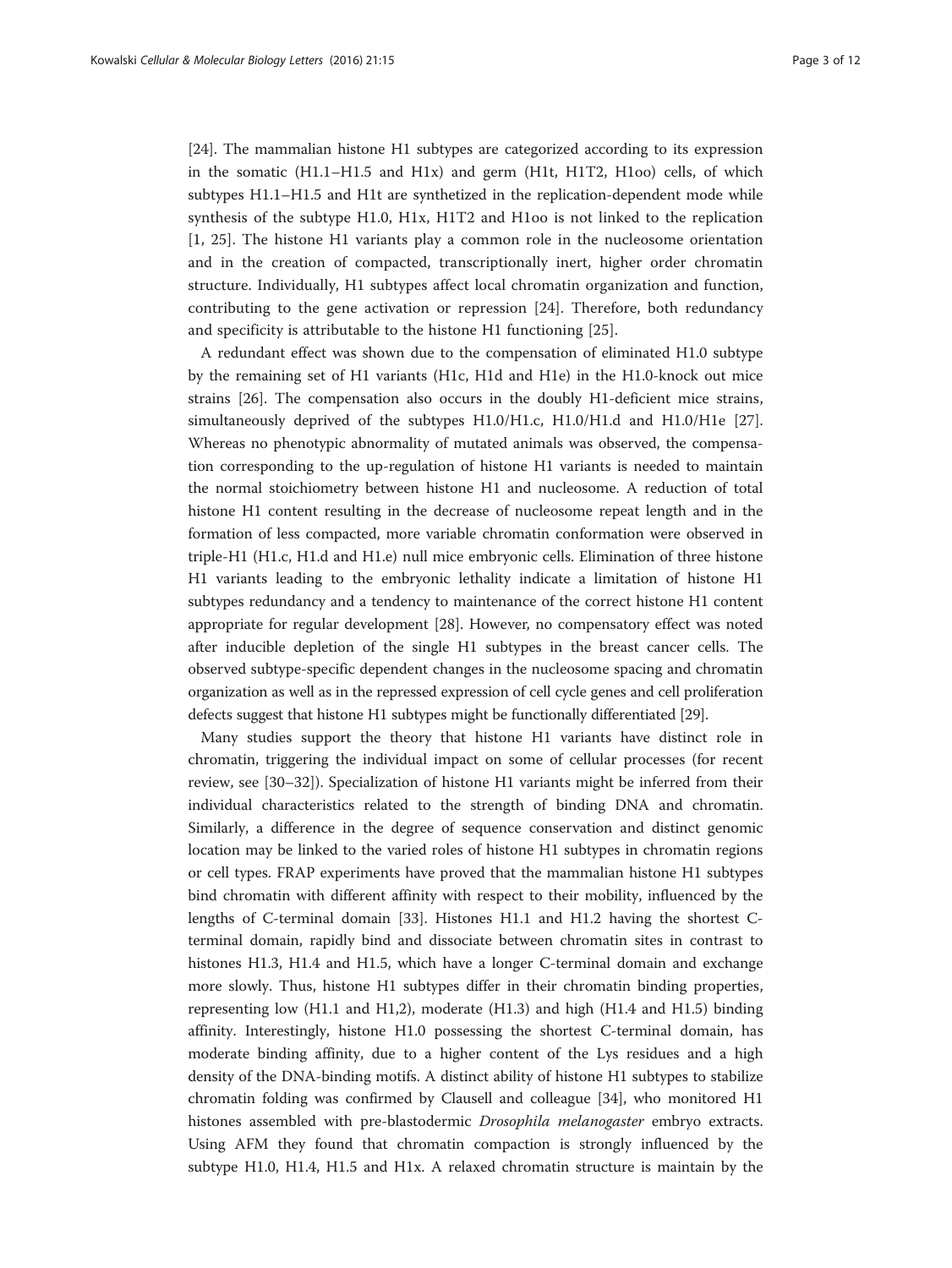subtypes H1.1 and H1.2 and to a lesser extent by the subtype H1.3. This suggest that operation of distinct H1 subtypes is required for a specific chromatin activity. Both chromatin distribution and genomic localization seems to reflect the individual function of histone H1 subtypes. They were detected as differently distributed in the chromatin regions, localized both in euchromatin (H1.1–H1.3) and in the heterochromatin (H1.4, H1.5) area. The histone H1.0 associated mainly with euchromatin was also found as enriched in a single heterochromatin domain [\[33](#page-10-0)]. Recently, Izzo et al. [[35](#page-10-0)] employed DamID profiling to map histone H1 genomic distribution in the IMR90 cells. The histone H1 subtypes DamID binding profiles were distinct around the domains enriched in the epigenetic marks and chromatin regulators, designating active (H3K36me3 and H3K4me3) and repressed (PcG domains enriched in H3K27me3 and HP1 domains enriched in H3K9me3) chromatin regions. Whereas histone H1.2–H1.5 were depleted from active domains and enriched in HP1, the histone H1.1 more abundant in active domains was preferentially located in PcG. Thus, histone H1.1 may play a special role forming both a more condensed (repressed) and less compacted (active) chromatin state [[35\]](#page-10-0). The histone H1.1 functional differentiation might be also due to its larger divergence, compared to the more conserved histone H1 somatic subtypes [\[36](#page-11-0)]. This functional uniqueness concerns not only histone H1.1. An interesting example is the histone H1.2 which, unlike the other histone H1 subtypes, is mainly associated with gene poor regions and chromosomes in the breast cancer cells [\[37](#page-11-0)]. Nevertheless, it might maintain both transcriptionally active and inactive chromatin. Whereas transcriptional activation promoted by H1.2 subtype refers to the cooperation with Cul4A E3 ubiquitin ligase and PAF1 elongation complexes [[38](#page-11-0)], the inactivation of transcription is due to the recognition of methylated histone H3 (H3K27me3), mediated by the EZH2 subunit of PRC complex, to form compacted chromatin and gene silencing [[39](#page-11-0)].

Although a partial redundancy is linked to the histone H1 function [[25](#page-10-0)], a large number of recent studies indicate the individual impact of histone H1 subtypes on DNA binding and chromatin compaction related to the regulation of gene expression [[1, 24, 30](#page-10-0), [32](#page-10-0)]. In contrast to the findings regarding histone H1 subtypes activity in the nucleus, studies focusing on histone H1 nucleolar activity represent a giant step in the exact determination of its functioning. In this field, attention should be paid on the histone H1.0, the first histone H1 subtype recognized as associated with the organization and function of the nucleolus.

#### Histone H1.0 in nuclear chromatin

The initial identification of histone H1.0 in non-dividing cells [\[40\]](#page-11-0) and subsequent observations of its accumulation, inversely correlated with the rate of cell division [[41, 42](#page-11-0)], led to the conclusion that histone H1.0 is essential in the formation and stabilization of condensed higher order chromatin structure in the terminally differentiated cells. The occurrence of histone H1.0 in reconstituted chromatin restricts the action of micrococcal nuclease, allowing for conformational changes that enable formation of solenoidal and, consequently, more compacted chromatin structure [[43](#page-11-0)]. However, another reconstitution experiment proved that the transcriptionally active chromatin fraction is almost twofold enriched in histone H1.0, as compared to the one containing untranscribed sequences [[44](#page-11-0)]. The apparent contradiction of such results explains analyzing different chromatin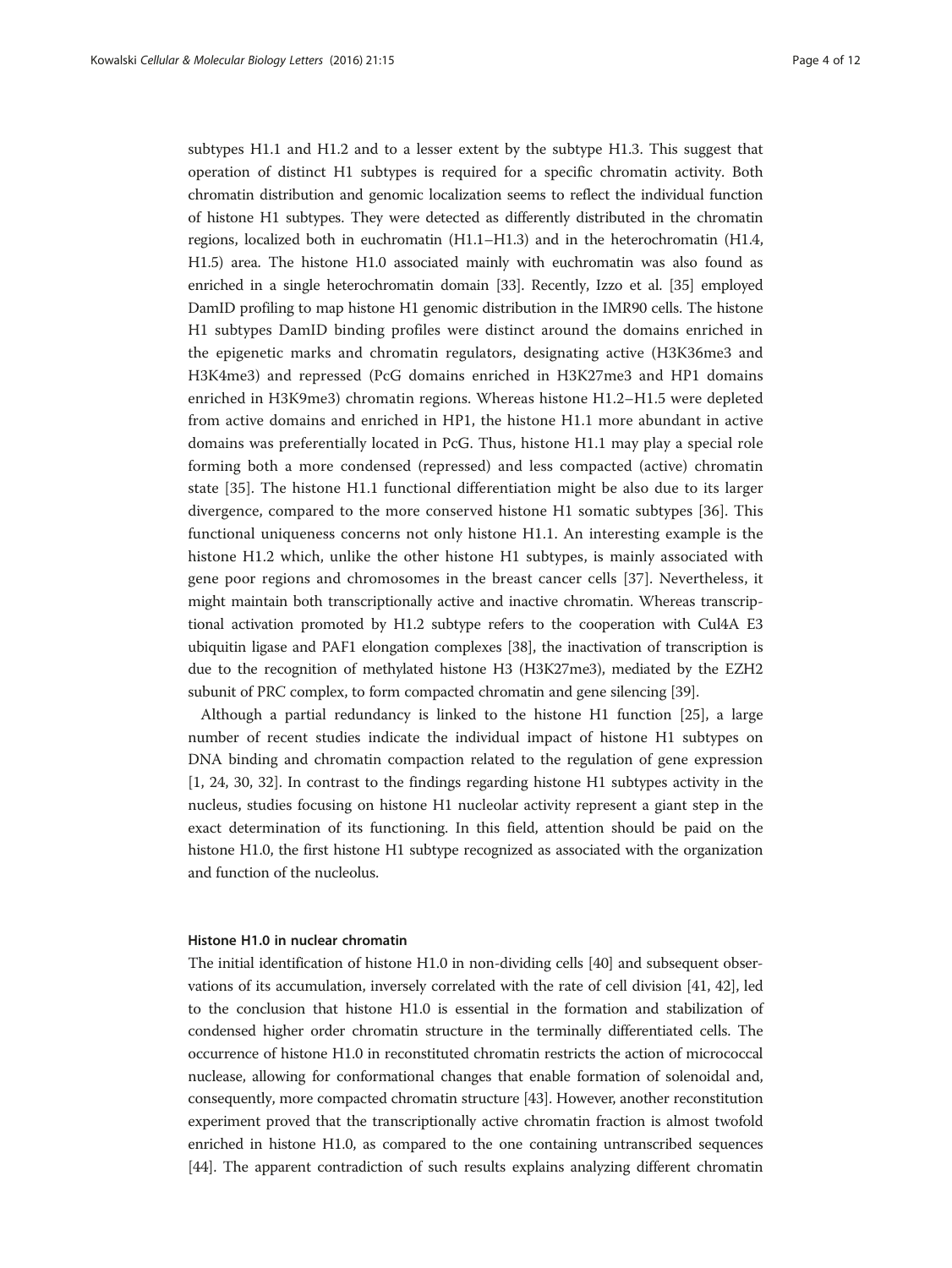subfractions, corresponding to the inactive β-fetoprotein gene [[43](#page-11-0)] and to the active gene of albumin [\[44\]](#page-11-0). This might indicate that histone H1.0 can specifically influence the individual gene expression. Such a notion was confirmed in the experiments performed by Brown and colleagues, who compared the variant-specific activity of histone H1.0 and histone H1c [\[14](#page-10-0), [45\]](#page-11-0) in the series of transformants overproducing combinations of H1 variants domain-shift hybrids. The RNase protection assays revealed a significant reduction of transcript levels in the transformants overproducing histone H1.0. It consequently led to limited expression of both immediate early serum response genes (*c-fos* and *c-myc*) [[45](#page-11-0)] and the constitutive genes (cyclophilin, β-actin and GAPDH) [\[14\]](#page-10-0). Reduced gene activity can be triggered by a more compacted chromatin state induced through the overproduction of histone H1.0 [\[15](#page-10-0), [46\]](#page-11-0). The histone H1.0-dependent gene expression was also confirmed by microarray data [\[29\]](#page-10-0), showing that the genes might be both upand down- regulated by histone H1.0. Among the genes uniquely targeted by histone H1.0 are those whose function is associated with amino acid metabolism, protein synthesis and protein trafficking. The modulation of gene expression is dependent on a peculiar chromatin state at a given gene locus, determined by transient removal and/or transient binding of histone H1.0. This leads to the formation of chromatin regions that are accessible and/or inaccessible, respectively, for transcription [\[29\]](#page-10-0). Likewise, both activation and repression of genes linked to cell cycle were reported in the histone H1.0 depleted cells. Whereas depletion of H1.0 triggered activation of about 20 genes linked to the cell cycle and led to the repression of 2 genes only, it can be foreseen that histone H1.0 can cause a stronger repressive effects in chromatin [\[29\]](#page-10-0). A similar conclusion concerning gene activity controlled by histone H1.0 comes from the studies conducted by Therme et al. [\[47\]](#page-11-0), in which the H1.0 was detected as a prevalent regulator of genes affecting differentiation and pluripotency in the human ES cells. In agreement with these findings, histone H1.0 affects cell differentiation not only by retarding silencing of the genes related to pluripotency, but also by influencing transcription of the genes associated with differentiation. Whereas potential histone H1.0-dependent transcriptional activation cannot be excluded, the histone H1.0 engagement in the induction of transcriptional repression seems to be much more probable, due to its increasing accumulation at the differentiation-specific genes promoters [[47\]](#page-11-0).

A disparate affinity for chromatin and, subsequently, the distinct effects of its operation are implemented individually by distinct histone H1.0 domains (Fig. [1\)](#page-5-0). The overproduction of histone H1.0, which results in the gene repression [\[15](#page-10-0)], takes place thanks to a peculiar sequence of histone H1.0 globular domain that strengthen the binding of DNA by reinforcing a charge density. However, due to a substantial content of positively charged amino acids, the C-terminal domain of mutated histone H1.0 mediates the formation of a highly compacted chromatin state and the inhibition of DNA replication [\[14](#page-10-0)]. These findings together with other data stressing the individual impact of histone H1.0 globular [[48](#page-11-0)] and terminal [\[13](#page-10-0)] domain on nucleosome surface interaction and chromatin binding affinity, respectively, indicate that histone H1.0 may evoke a characteristic chromatin environment by differential interactions with both DNA and potential partner proteins. Mutated histone H1.0 analyzed by photobleaching microscopy revealed two clusters of amino acid residues forming DNA-binding sites within the globular domain. Binding site 1 contacts DNA backbone outside the nucleosome dyad while binding site 2 interacts with one DNA strand away from the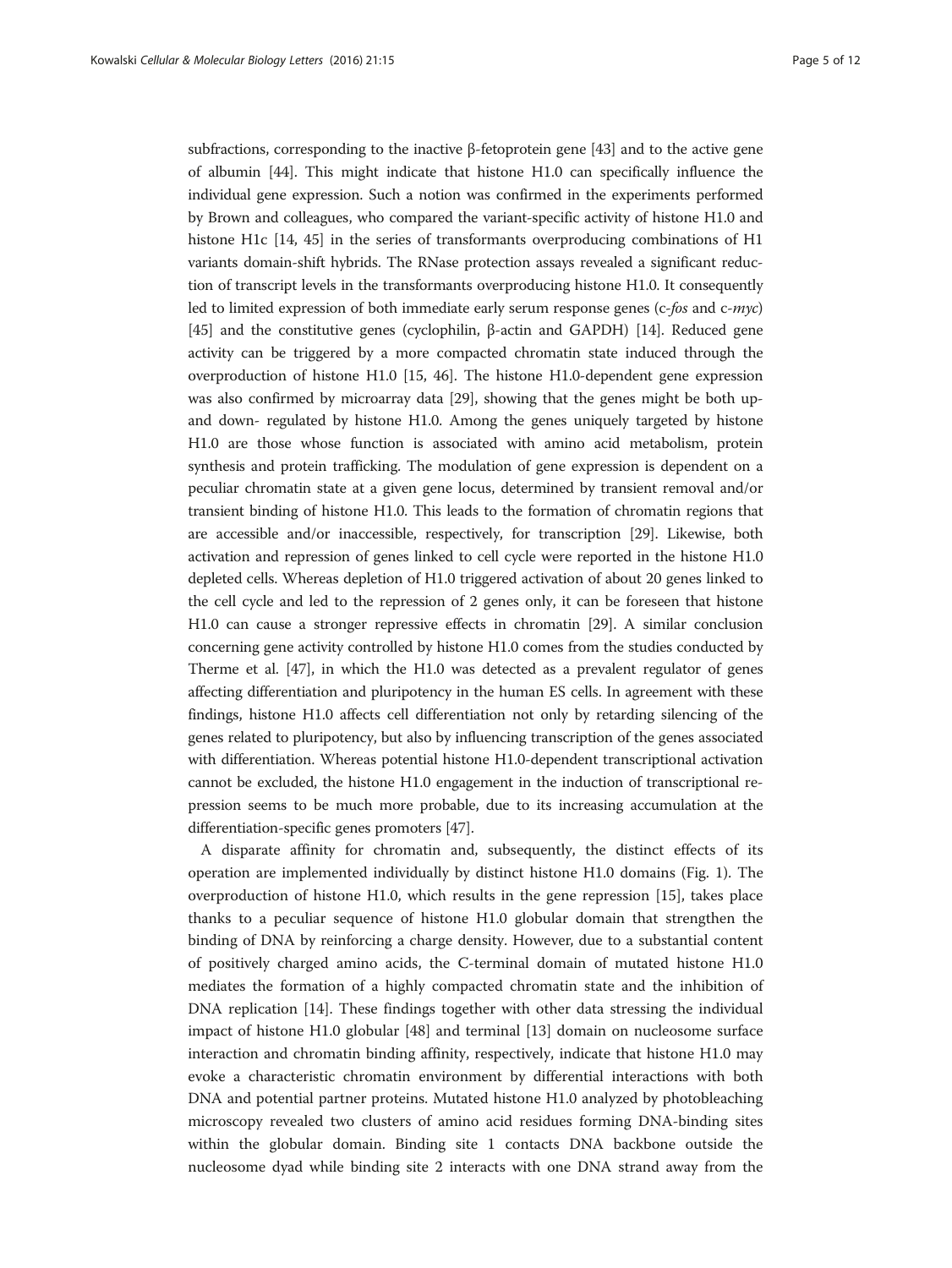<span id="page-5-0"></span>

nucleosomal core DNA. According to this off-dyad binding mode of histone H1.0 globular domain-DNA interaction, the conserved DNA structure at the nucleosome dyad is recognized by structurally stable site 1 residues (Arg74, His25, Lys47, Lys69, Lys73 and Lys85), while diverse linker DNA regions are positioned by the residues (Arg42, Arg94 and Arg97) at site 2 [[16\]](#page-10-0). However, histone H1.0 mapped on the histone H5 globular domain shows close contact of the residues at site 2 (Arg42, Arg94 and Lys97) with the linker DNA fragment and interaction of the other binding amino acid residues (Arg47, Lys69, Lys73, Arg74 and Lys85) with both dyad and linker DNA sequences, confirming the on-dyad binding mode of the histone H1.0 globular domain-DNA interaction [[49](#page-11-0)]. The series of in vivo photobleaching experiments conducted on mutated histone H1.0 and H1.c [\[13](#page-10-0), [49](#page-11-0)] revealed its distinct nucleosomal orientation and differential chromatin binding affinities. The nucleosome orientation of the histone H1 globular domain is determined by two conservative Lys residues, located at position 63 and 96 in histone H1c and at positions 52 and 85 in histone H1.0 [[48](#page-11-0)]. However, the histone H1 binding affinity examined in the domain swap mutant containing the exchanged C-terminal domain, produced by replacing C-terminal end of H1.c with that of H1.0, was found to be reduced in the presence of mutated Lys 96 and was not affected when the residue of Lys 63 was mutated. Thus, the C-terminal domain may influence the orientation of globular domain by introducing a conformational change of the DNA [[13\]](#page-10-0). In the same study, a contribution of N-terminal domain in the histone H1 binding affinity was also recognized. Due to the changes in the binding affinity which were noted between N-terminal domain swap proteins (H1c and H1.0) and wild type histone H1 variants, the N-terminal domain plays a role in the chromatin binding affinity and specificity. Presumably, the histone H1 variant-specific effect on binding affinities refers to the length of N-terminal domain and its content of Ser/Thr residues. While the histone H1.0 N-terminal domain is composed of 20 amino acid residues and contains five Ser/Thr residues, the N-terminal domain of histone H1c possessing 32 amino acid residues has only one Ser/Thr motif [[13\]](#page-10-0).

The distinct histone H1.0 C-terminal subdomains studied in the truncation mutants with disrupted primary sequence were found as essential for establishment of the condensed chromatin structure [\[5](#page-10-0)], as well as for the activation and subsequent interaction with partner protein [[48\]](#page-11-0). According to these findings, the 24-amino acid residue long region is effective in mediating chromatin condensation [\[5](#page-10-0)], while the 47 amino acid residue long fragment is engaged in the interaction with apoptotic nuclease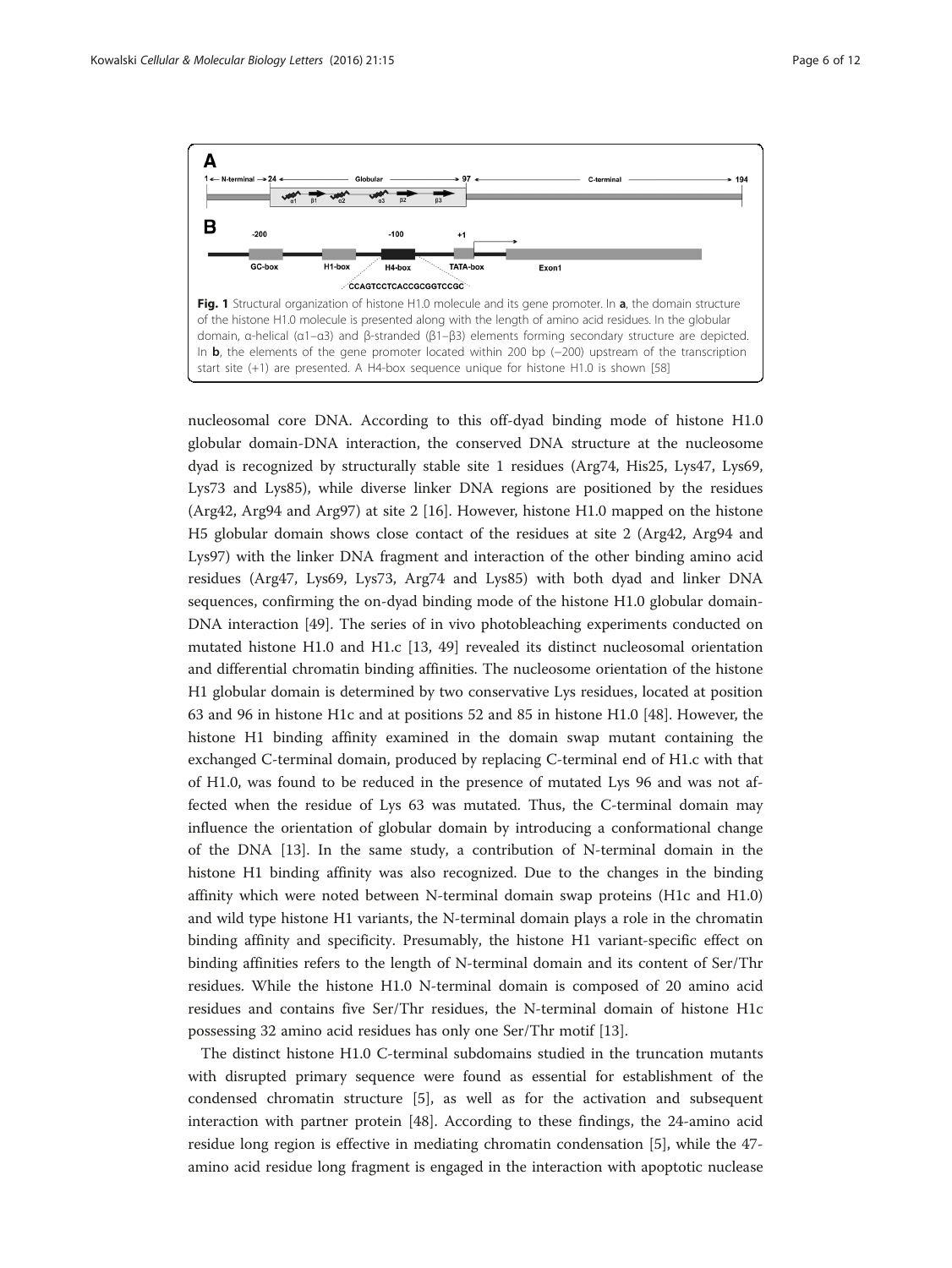<span id="page-6-0"></span>[[50\]](#page-11-0). Thus, the amino acid composition of unique regions adopting conformations typical of disordered state, but not a primary sequence structure, determines the condensing properties of histone H1.0 [[51, 52\]](#page-11-0). In fact, a detailed characteristic of histone H1.0 physicochemical parameters and its structural elements shows many features that are specific of intrinsically disordered conditions [[2](#page-10-0), [52](#page-11-0)] (Table 1).

The amino acid compositional bias, enriched in the disorder-forming amino acid residues versus low content and/or complete lack of some order-forming amino acids, as well as the negative hydropathy index and low sequence complexity, enables histone H1.0 to be recognized as a typical intrinsically disordered protein. Also, the fully disordered histone H1.0 terminal domains contain short MoRFs elements, capable of undergoing disorder-to-order transition [\[53\]](#page-11-0). They are usually located within the longer ANCHORpredicted regions, representing a potential surface for recognition and binding [[54](#page-11-0)]. This demonstrates that, like intrinsically disordered proteins, histone H1.0 activity is dependent on transiently formed structural conformation determining a range of temporal and reversible interactions with DNA and partner proteins. The above-mentioned studies, as well as the most recent findings (see next section) indicate that conversion from disordered (unbound) to an ordered (bound) state may be necessary for proper implementation of histone H1.0-dependent processes both in nucleus and in the nucleolus.

Whereas a number of earlier uncovered histone H1 variant-related interactions with nuclear and cytosolic proteins modulate DNA-dependent genomic processes (for review, see [\[55\]](#page-11-0)), the most recent studies have confirmed histone H1.0-specific location in the nucleolus [[22](#page-10-0)] and its ability to influence RNA functioning via interaction with nucleolar proteins [[21\]](#page-10-0) (Fig. [2](#page-7-0)).

## Histone H1.0 in nucleolar chromatin

The initial observations, originating from immunofluorescence studies with histone H1 specific antibody, indicate that a highly concentrated histone H1.0 is located close to the nucleoli in the condensed chromatin [[19\]](#page-10-0). This could be indicative of the effects

Table 1 The overview of intrinsic disorder features attributable to the mouse histone H1.0

| Physic-chemical and structural features   | Attributes of intrinsic disorder                   |
|-------------------------------------------|----------------------------------------------------|
| Amino acid composition <sup>a</sup>       | Enriched aa: Ala (14.9 %), Lys (28.9 %)            |
|                                           | Depleted aa: Asp (2.1 %), Glu (2.6 %), Phe (1.1 %) |
| Grand average hydrophobicity <sup>b</sup> | Negative (score $-1.073$ )                         |
| Disorder degree <sup>c</sup>              | Ratio – 0.62; disordered aa – 120/whole aa – 194   |
| Domain disorder level <sup>c</sup>        | N- and C- - 100 %. Globular - 0 %                  |
| Long disordered regions <sup>d</sup>      | Score - 0.8153, threshold score - 0.5380           |
| MoREs content <sup>e</sup>                | Three elements (6, 9 and 10 aa)                    |
| ANCHOR binding regions <sup>t</sup>       | Seven elements (12, 11, 14, 9, 18, 6 and 55 aa)    |
| Low-complexity regions <sup>9</sup>       | 18 aa N-/86 aa C-                                  |

aa amino acids, N (N-terminal), C (C-terminal), Globular histone H1.0 domains

<sup>a</sup>Composition Profiler (Vacic et al. [[63](#page-11-0)]) bExPasy proteomic server (ProtParam, Gravy tool)  $\frac{1}{2}$ PrDOS (Ishida and Kinoshita [\[64\]](#page-11-0)) <sup>d</sup>SLIDER (Peng et al. [\[65](#page-11-0)]) <sup>e</sup>MoRFpred (Disfani et al. [[66\]](#page-11-0)) ANCHOR (Dosztànyi et al. [\[54](#page-11-0)]) <sup>g</sup> <sup>9</sup>SEG server (Wootton [[67\]](#page-11-0))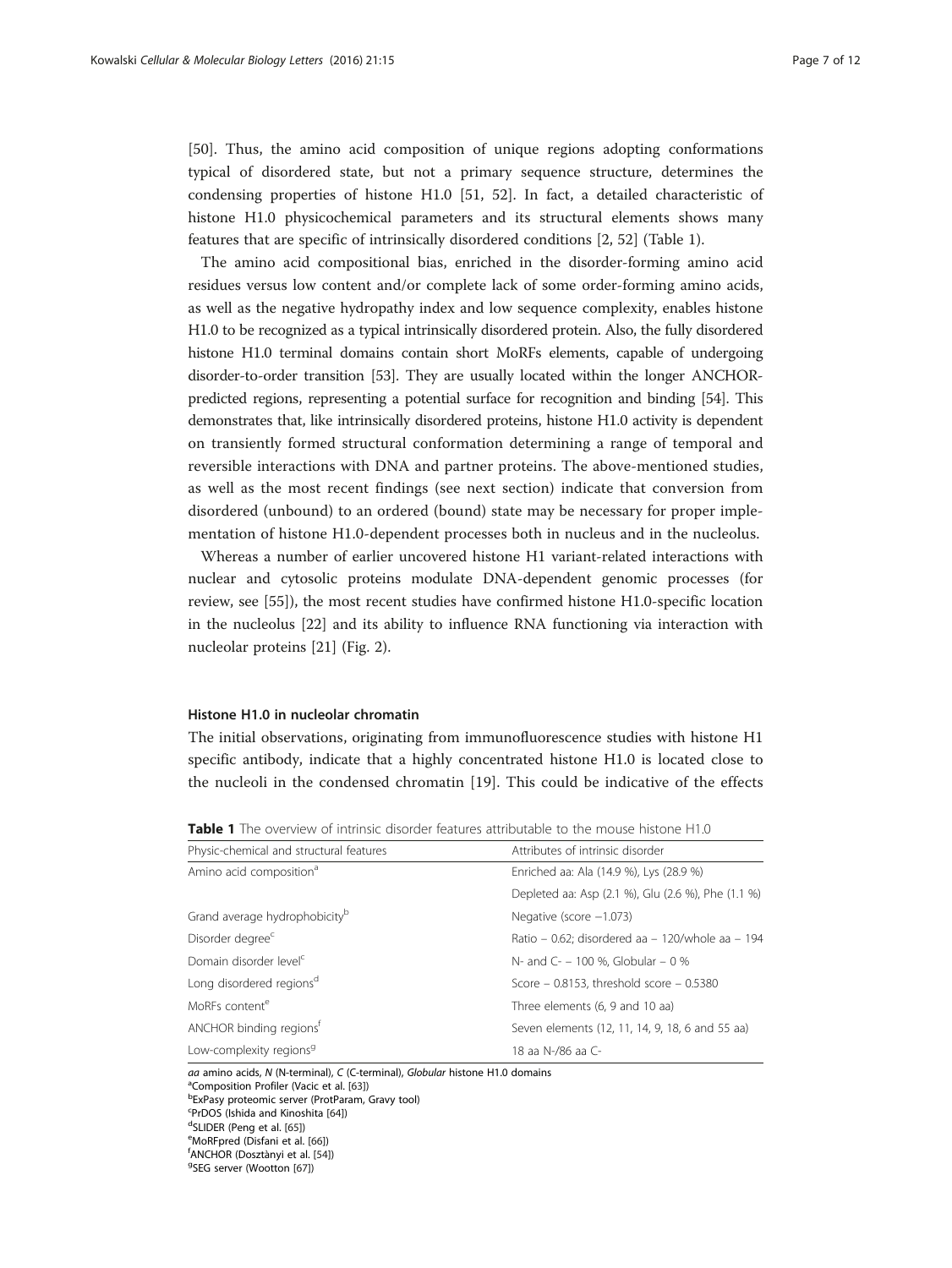<span id="page-7-0"></span>

of histone H1.0 on the ribosomal genes activity, since its selective inhibition occurs preferentially in a dense nucleolar chromatin component [\[56](#page-11-0)]. However, there was no evidence of histone H1.0 presence in the nucleolus until the identification of its preferential location within the non-transcribed sequences of nucleolar-associated chromatin areas [[22\]](#page-10-0). These findings are consistent with the identification of a number of nucleolar proteins as candidates for the interaction with histone H1.0 [\[21](#page-10-0)]. Thus histone H1.0 not only influences on the DNA activity in the late-replicating heterochromatin but may also affect the RNA metabolism in the nucleolus.

The peculiar genome regions associated with histone H1.0 were mapped by Mayor and colleagues [\[22\]](#page-10-0). Unlike replication-dependent histone H1.2 and a replicationindependent histone H1X which are preferentially located within the LADs and primarily linked to the actively transcribed coding regions, histone H1.0 is localized mainly in the NADs, poor in AT-rich sequences and abundant in silent genes. A positive correlation between H1 histones ChIP-seq signals and the content of NAD indicates that histone H1.0 is the most enriched histone H1 variant at chromosomes that possesses a higher amount of NAD. The ChIP-seq signals also revealed enrichment of histone H1.0 in the non-transcribed rDNA sequences. Likewise, the high occupancy of histone H1.0 is characteristic for non-coding RNA genes (5S rRNA) and for the repetitive DNA sequences of acrocentric and telomeric satellites. The immunoblots of histone H1 variants abundance in cell fractions confirms the findings obtained by ChIP-seq. The histone H1.0 turned out to be mostly enriched at nucleoli, in contrast to the total cell lysate and nucleoplasm extract. Despite the confirmation of histone H1X presence in the nucleoli and a likelihood of histone H1.5 occurrence in this area, the authors state that histone H1.0 is the main nucleolar histone H1 variant in the breast cancer cells tested. Conversely, a H1.0 impoverished level was noted in HeLa cells [\[22\]](#page-10-0) and in the MCF10-A cells, in which histone H1.0 was found to be almost undetectable [\[30\]](#page-10-0). However, whereas the HBP1 transcription factor induced by retinoblastoma protein (RB) enhances the activity of histone H1.0 promoter in nuclear chromatin of murine erythroleukemia cells [\[57\]](#page-11-0), and histone H1.0 is abundantly deposited in nucleolar chromatin of breast cancer cells [\[22\]](#page-10-0), it is intriguing whether or not histone H1.0 activity is peculiarly linked to specialized cells affecting a specific processes, i.e. related to malignant transformation, or its accumulation is widespread across various cell types and necessary for maintaining a general cell processes.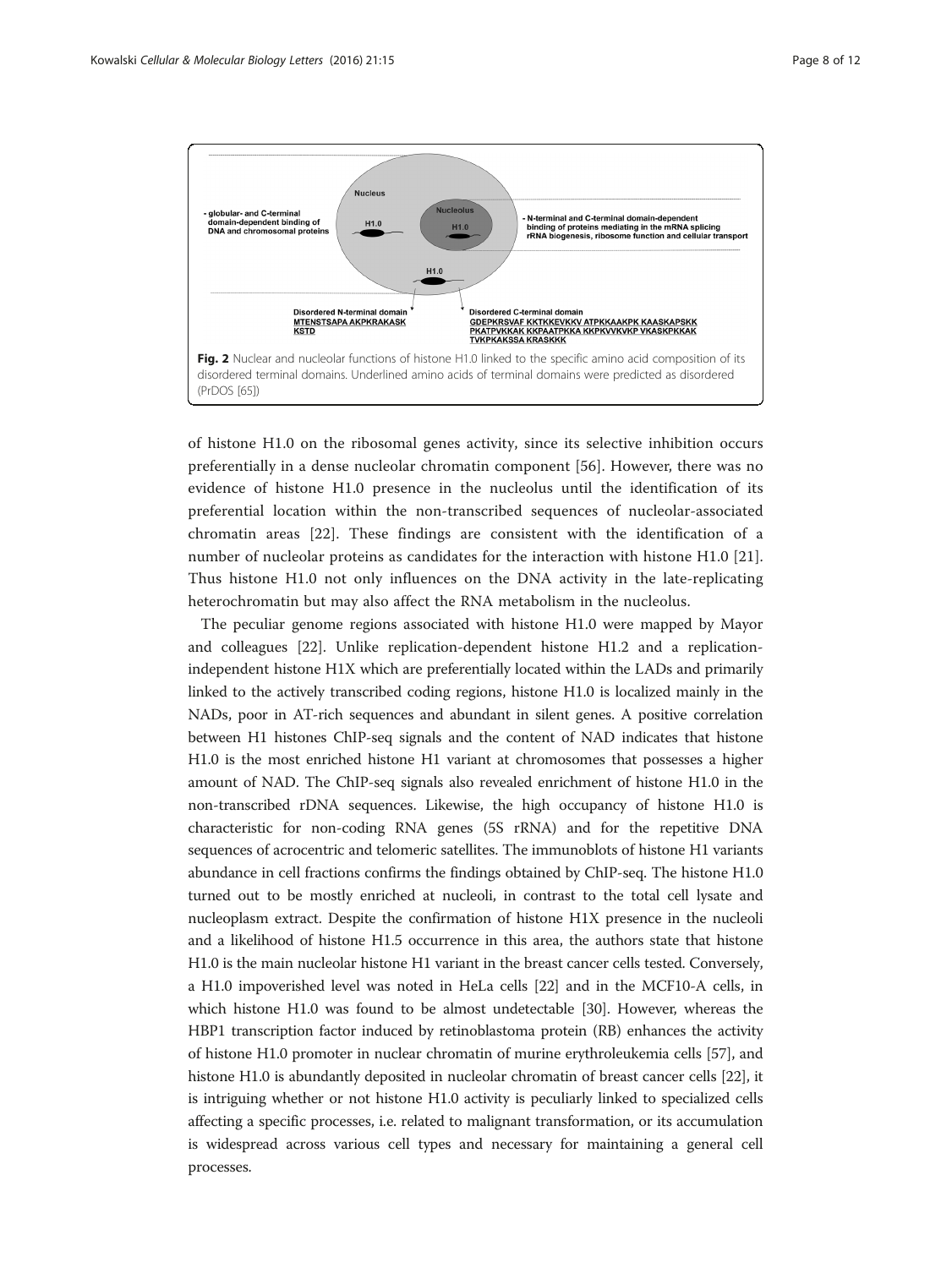What might be helpful in answering the above question are the examination results that reveal the abundance of candidate proteins for histone H1.0 interaction. These include a group of proteins related to RNA metabolism, engaged both in the control of histone H1.0 expression [[58](#page-11-0)] and in the regulation of ribosome function [\[21](#page-10-0)]. Among the proteins analyzed by chromatography on biotinylated H1.0 RNA and subsequently identified by mass spectrometry, the nucleolus heat shock cognate 70 kDa (Hsc70) protein was found to be co-immunoprecipitated with histone H1.0. Additionally, the majority of analyzed proteins involved in the RNA metabolism were found as mutually co-immunoprecipitated, as with anti-Hsc70 antibodies and the antibodies of RNA binding factor CSD-C2. Therefore, the histone H1.0 activity is dependent on the RNAbinding proteins, whose reciprocal interactions regulate H1.0 post-transcriptional expression [[58\]](#page-11-0). Evidence for the involvement of histone H1.0 in nucleolar chromatin functioning was provided by Kalashnikova and colleagues [\[21\]](#page-10-0), who managed to detect more than one hundred H1.0-binding proteins at the nucleolar location. In four human cell lines, the candidate histone H1.0-binding proteins, pulled-down by chimeric HaloTaq-H1.0 proteins from nuclear extracts, were detected by using LC-MS/MS. Among them, 191 protein components were detected in one replicate. In two replicates of each cell extract, 107 proteins were selected as probable histone H1.0 binding partners. Apart from 21 proteins, including histones, heat shock proteins and the proteins responsible for DNA repair, classified as miscellaneous, the rest of H1.0 binding partners were arranged into four groups according to their function. The first category encompasses 33 proteins engaged in the splicing of mRNA. They include small nuclear ribonucleoproteins, splicing factors and heterogeneous nuclear ribonucleoproteins. The second group comprises 12 proteins linked to rRNA biogenesis, as with subunit of casein kinase II and FACT complex. The third class, containing 24 proteins involved in translation, is divided into two subclasses. It includes 40S and 60S ribosomal proteins, as well as translation initiation factors. Finally, 6 elements including importins and other proteins responsible for cellular transport were incorporated into the fourth group. Whereas some of candidate H1.0-binding proteins were indirectly pulled down as the elements of protein complexes, direct H1.0-protein interaction was confirmed in the fluorescence (de) quenching experiments. This allowed splicing factors (U2AF65 and SF2/ASF) and histone chaperone FACT complex subunits (Spt16 and SSRP1) to be recognized as being capable of interacting with the histone H1.0. Also, the interaction between histone H1.0 and rarely represented proteins was confirmed by the Western blotting analyses. Protein pull down with subsequent Western blotting allowed identification of chromatin remodeler RbAp48 as interacting with histone H1.0. Moreover, whereas no interaction was identified in the presence of H1ΔCTD protein containing 97 amino acid residues corresponding to the histone H1.0 N-terminal tail and globular domain, the H1.0-RbAp48 interaction occurs in dependence of histone H1.0 Cterminal domain. A detailed analysis revealed, however, that about 25 % of the interactions between H1.0 and candidate proteins are mediated by the histone H1.0 C-terminal domain, while the remaining 75 % occur via a region encompassing the N-terminal and globular domain. The authors point out that histone H1.0 binding capability is related to its intrinsic disorder conditions, manifested mainly by a disorder-promoting amino acid composition of the C-terminal domain. The histone H1.0 C-terminal domain, enriched in charged and hydrophilic amino acids promoting disordered state [\[53\]](#page-11-0), was also recognized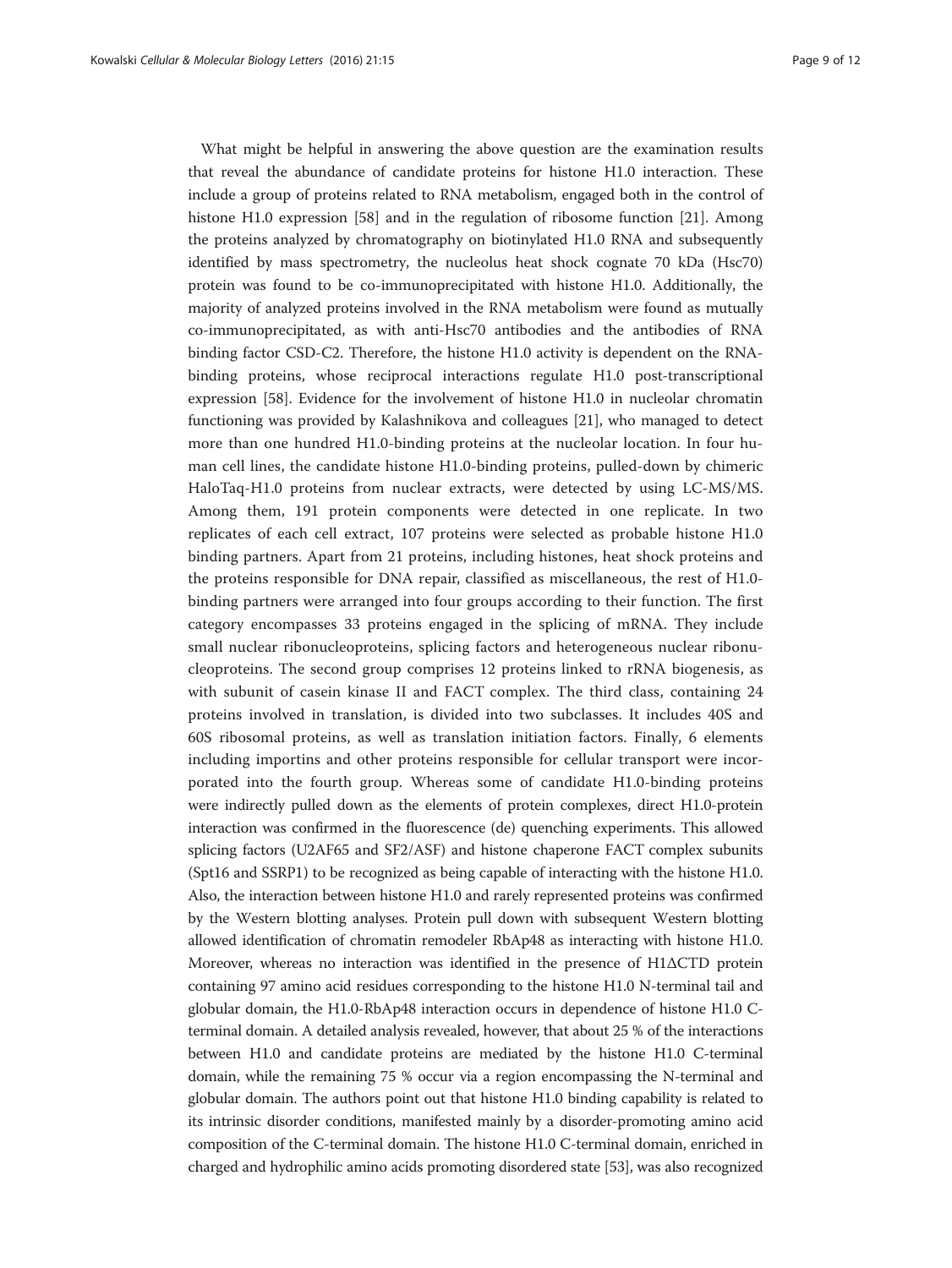as having functional subregions that promote chromatin condensation [[5\]](#page-10-0) and participate in protein binding [[52](#page-11-0)]. Thus, disorder to order transition of the histone H1.0 C-terminal domain stretches is necessary for recognizing and binding of the partnering proteins. The same mode of operation may also correspond to the N-terminal domain, whose ability to form altered structures was confirmed in the biochemical experiment [\[59\]](#page-11-0). Likewise, the data originating from bioinformatics predictions [\[2](#page-10-0)] (Table [1](#page-6-0) and Fig. [1](#page-5-0)) show that both N-terminal and C-terminal H1.0 domain have typical features for intrinsic disorder conditions and may serve as a protein binding surface. The changes in histone H1.0 binding properties may be determined by post-translational modifications, mainly by phosphorylation sites located both in the N-terminal and in the C-terminal domain. Phosphorylation may influence the affinity of histone H1 for DNA and affect interactions with other proteins. As a result of phosphorylation, which is dependent on the number of phosphate groups, the C-terminal domain may form differential conformations in the DNA-bound state. Phosphorylation triggers the histone H1 conformational change related to the increase in β-structure coupled to a decrease in α-helix/turns, leading to the relaxation of chromatin fiber structure [[60\]](#page-11-0). Presumably, the histone H1.0 propensity for creating variously structured states determining the manifold of interactions, makes it the crucial element engaged both in the nuclear (nucleosome orientation, chromatin stabilization and transcriptional regulation) and nucleolar (rRNA synthesis and processing within the ribosome and spliceosome) chromatin [\[61\]](#page-11-0).

Despite a lack of clear evidences concerning histone H1.0 functioning in the nucleolus, the nucleolar deposition and direct binding to a large number of multifunctional nucleolar protein partners allow histone H1.0 to be perceived as vital for the proper organization and function of the nucleolus. These findings allow us to complement the conventional histone H1 functional paradigm, i.e. chromatin compaction and transcriptional regulation realized via DNA interaction, by its chromosomal functioning through the proteinprotein interactions (Fig. [2\)](#page-7-0) [\[61\]](#page-11-0).

## Conclusion

Even though the molecular and functional properties of histone H1 subtypes seem to be examined accurately, the peculiar example of histone H1.0 shows some gaps in their understanding and points to the need for their further examination. The findings published recently by Szerlog and co-workers [\[62](#page-11-0)] confirm histone H1 nucleolar localization and its involvement in the organization of nucleolar structure and integrity through the interaction with nucleolar proteins. The question that still remains open is whether standard and specialized histone H1 variants, which are peculiarly distributed within active and repressed genome regions [\[35](#page-10-0)], may contribute to the various nuclear and nucleolar processes by acting as elements of the protein-protein interaction network.

#### Abbreviations

ATM, atomic-force microscopy; CHIP-seq, chromatin immunoprecipitation sequencing; DamID, DNA adenine methyltransferase identification; EZH2, enhancer of zeste 2 polycomb repressive complex 2 subunit; FACT, facilitates chromatin transcription; FRAP, fluorescence recovery after photobleaching; GAPDH, glyceraldehyde-3-phosphate dehydrogenase; LADs, lamina associated domains; LC-MS/MS, liquid chromatography-tendem mass spectrometry; MoRFs, molecular recognition features; NADs, nucleolus-associated chromatin domains; NORs, nucleolus organizer regions; PAF1, RNA polymerase II associated factor; PcG, polycomb gene complex; PRC, polycomb repressive complex

#### Competing interests

The author declares that he has no competing interests.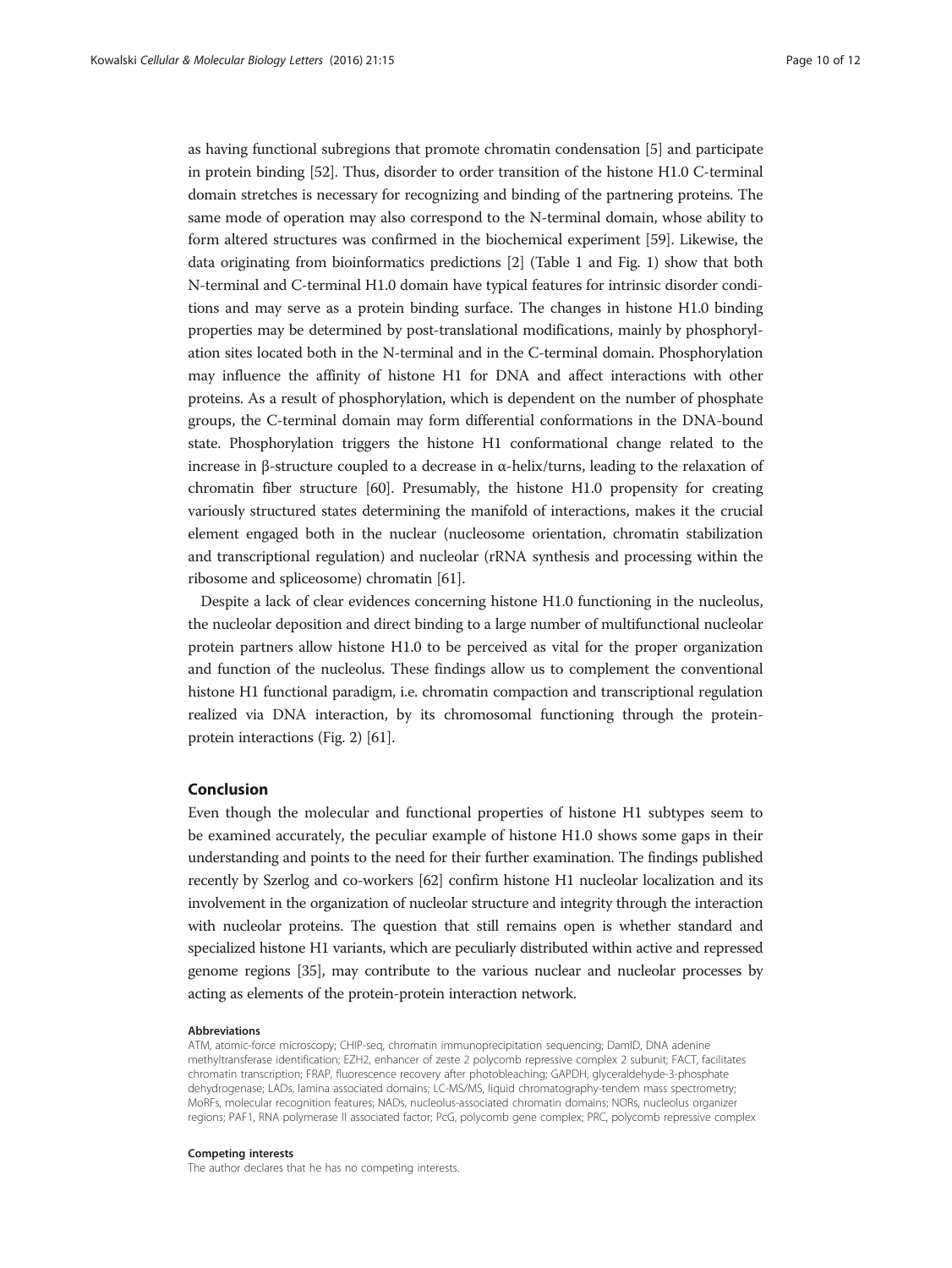#### <span id="page-10-0"></span>Received: 3 November 2015 Accepted: 28 January 2016 Published online: 24 August 2016

#### References

- 1. Happel N, Doenecke D. Histone H1 and its isoforms: contribution to chromatin structure and function. Gene. 2009;431:1–12.
- 2. Kowalski A. Abundance of intrinsic structural disorder in the histone H1 subtypes. Comp Biol Chem. 2015;59:16–27.
- 3. Hansen J, Lu X, Ross ED, Woody RW. Intrinsic protein disorder, amino acid composition, and histone terminal domains. J Biol Chem. 2006;281:1853–6.
- 4. Carerino TL, Hayes JJ. Structure of the H1 C-terminal domain and function in chromatin condensation. Biochem Cell Biol. 2011;89:35–44.
- 5. Lu X, Hansen JC. Identification of specific functional subdomains within the linker histone H1° C-terminal domain. J Biol Chem. 2004;279:8701–7.
- 6. Doenecke D, Alonso A. Organization and expression of developmentally regulated H1° histone gene in vertebrates. Int J Dev Biol. 1996;40:395–401.
- 7. Khochbin S, Wolffe AP. Developmentally regulated expression of linker-histone variants in vertebrates. Eur J Biochem. 1994;225:501–10.
- 8. Bouterfa HL, Triebe SM, Doenecke D. Differential regulation of the human H1° histone gene transcription in human tumor cell line. Eur J Biochem. 1993;217:353–60.
- 9. Martinez P, Vidal JM, Monsalves C, Perez M, Pucket C, Ponte I, Suau P. Cloning and analysis of the coding region of the histone H1° encoding gene from rat PC12 cells. Gene. 1995;166:313–6.
- 10. Brocard M-P, Triebe S, Peretti M, Doenecke D, Khochbin S. Characterization of the two H1-encoding genes from Xenopus laevis. Gene. 1997;189:127–34.
- 11. Miki BLA, Neelin JM. Comparison of the histone from fish erythrocytes. Can J Biochem. 1975;53:1153–69.
- 12. Rutledge RG, Shay CE, Brown GL, Neelin JM. The similarity of histone from turtle erythrocytes and liver. Can J Biochem. 1981;59:273–9.
- 13. Vyas P, Brown DT. The N- and C-terminal domains determine the differential nucleosomal binding geometry and affinity of linker histone isotypes H1<sup>0</sup> and H1c. J Biol Chem. 2012;287:11778–87.
- 14. De S, Brown DT, Lu ZH, Leno GH, Wellman SE, Sittman DB. Histone H1 variants differently inhibit DNA replication through an affinity for chromatin mediated by their carboxyl-terminal domain. Gene. 2002;292:173–81.
- 15. Brown DT, Gunjan A, Alexander BT, Sittman DB. Differential effect of H1 variant overproduction on gene expression is due to differences in the central globular domain. Nucleic Acids Res. 1997;25:5003–9.
- 16. Brown DT, Izard T, Misteli T. Mapping the interaction surface of linker histone H1.0 with the nucleosome of native chromatin in vivo. Nat Struct Mol Biol. 2006;13:250–5.
- 17. Uversky VN. A decade and a half of protein intrinsic disorder: biology still waits for physics. Protein Sci. 2013;22:693–724.
- 18. Roque A, Ponte I, Suau P. Interplay between histone H1 structure and function. Biochim Biophys Acta. 2015. doi[:10.1016/j.bbagrm.2015.09.009.](http://dx.doi.org/10.1016/j.bbagrm.2015.09.009)
- 19. Breneman JW, Yau P, Teplitz RL, Bradbury EM. A light microscope study of linker histone distribution in rat metaphase chromosomes and interphase nuclei. Exp Cell Res. 1993;206:16–26.
- 20. Gorka C, Fakan S, Lawrence JJ. Light and electron microscope immunocytochemical analyses of histone H1° distribution in the nucleus of Friend erythroleukemia cells. Exp Cell Res. 1993;205:152–8.
- 21. Kalashnikova AA, Winkler DD, McBryant SJ, Henderson RK, Herman JA, DeLuca JG, Luger K, Prenni JE, Hansen JC. Linker histone H1.0 interacts with an extensive network of proteins found in the nucleolus. Nucleic Acids Res. 2013;41:4026–35.
- 22. Mayor R, Izquierdo-Bouldstridge A, Millan-Arino L, Bustillos A, Sampaio C, Luque N, Jordan A. Genome distribution of replication-independent histone H1 variants shows H1.0 associated with nucleolar domains and H1X with RNA polymerase II-enriched regions. J Biol Chem. 2015;290:7474–91.
- 23. Routh A, Sandin S, Rhodes D. Nucleosome repeat length and linker histone stoichiometry determine chromatin fiber structure. Proc Natl Acad Sci U S A. 2008;105:8872–7.
- 24. Kowalski A, Pałyga J. Linker histone subtypes and their allelic variants. Cell Biol Int. 2012;36:981–96.
- 25. Millãn-Ariño L, Izquierdo-Bouldstridge A, Jordan A. Specificities and genomic distribution of somatic mammalian histone H1 subtypes. Biochim Biophys Acta. 2015. doi[:10.1016/j.bbagrm.2015.10.013.](http://dx.doi.org/10.1016/j.bbagrm.2015.10.013)
- 26. Sirotkin AM, Edelmann W, Cheng G, Klein-Szanto A, Kucherlapati R, Skoultchi AI. Mice develop normally without the H1° linker histone. Proc Natl Acad Sci U S A. 1995;92:6434–8.
- 27. Fun Y, Sirotkin AM, Russel RG, Ayala J, Skoultchi AI. Individual somatic H1 subtypes are dispensable for mouse development even in mice lacking the H1(0) replacement subtype. Mol Cell Biol. 2001;21:7933–43.
- 28. Fun Y, Nikitina T, Morin-Kensicki EM, Zhao J, Magnuson TR, Woodcock CL, Skoultchi AI. H1 linker histones are essential for mouse development and affect nucleosome spacing in vivo. Mol Cell Biol. 2003;23:4559–72.
- 29. Sancho M, Diani E, Beato M, Jordan A. Depletion of human histone H1 variants uncovers specific roles in gene expression and cell growth. PLoS Genet. 2008;4:e1000227.
- 30. Herghet SP, Schneider R. The H1 linker histones: multifunctional proteins beyond the nucleosomal core particle. EMBO Rep. 2015;16:1439–53.
- 31. Crane-Robinson C. Linker histones: history and current perspectives. Biochim Biophys Acta. 2015. doi[:10.1016/j.bbagrm.2015.10.008](http://dx.doi.org/10.1016/j.bbagrm.2015.10.008).
- 32. Parseghian MH. What is the role of histone H1 heterogeneity ? AIMS Biophys. 2015;2:724–72.
- 33. Th'ng JP, Sung R, Ye M, Hendzel MJ. H1 family histone in the nucleus. Control of binding and localization by the C-terminal domain. J Biol Chem. 2005;280:27809–14.
- 34. Clausell J, Happel N, Hale TK, Doenecke D, Beato M. Histone H1 subtypes differentially modulate chromatin condensation without preventing ATP-dependent remodeling by SWI/SNF or NURF. PLoS One. 2009;4:e0007243.
- 35. Izzo A, Kamieniarz-Gdula K, Ramirez F, Noureen N, Kind J, Manke T, van Steensel B, Schneider R. The genomic landscape of the somatic linker histone subtypes H1.1 to H1.5 in human cells. Cell Rep. 2013;3:2142–54.